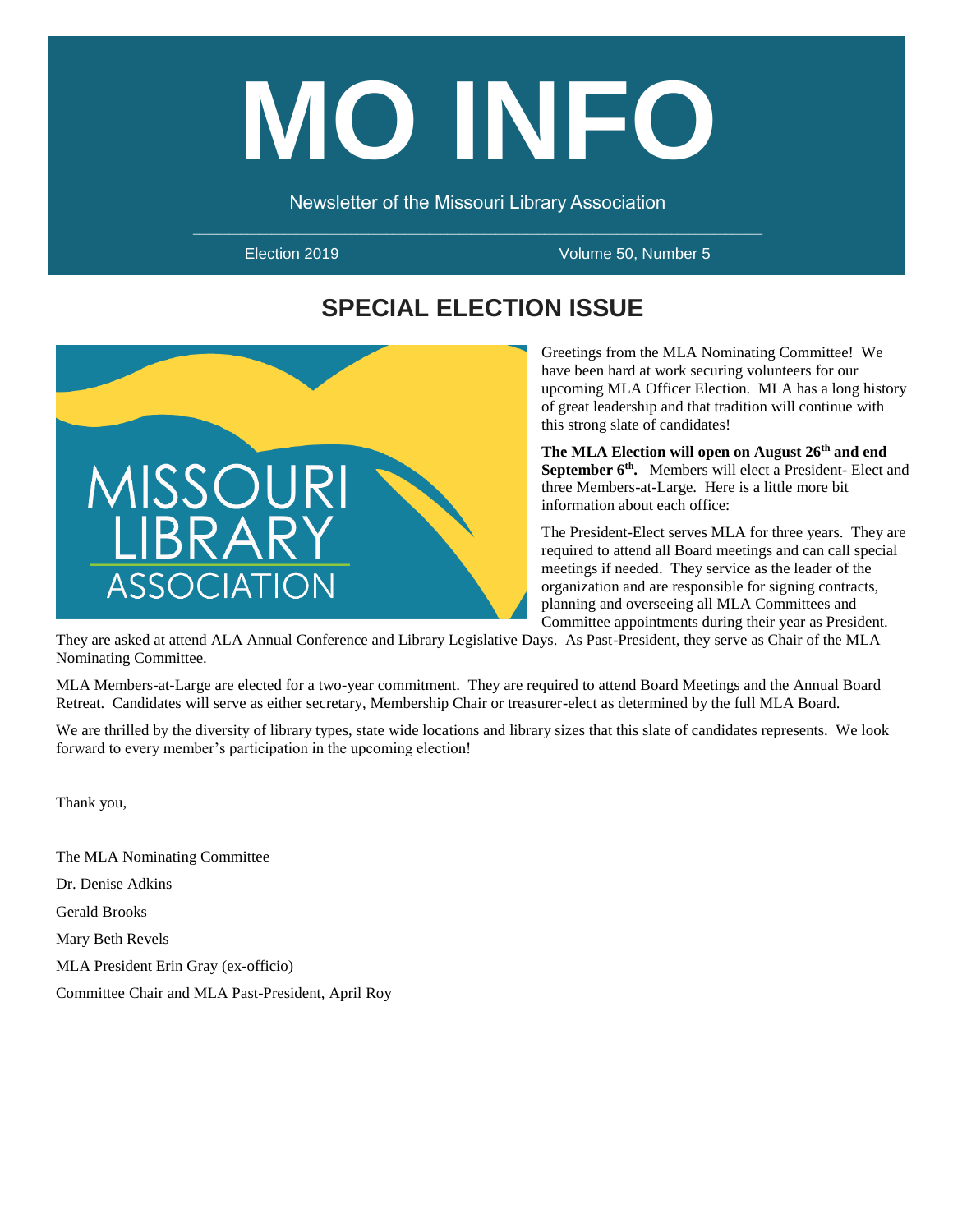# **President-Elect**

# **Anna Strackeljahn, Head of Collection Management, St. Louis Public Library**



Anna Strackeljahn joined the team at St. Louis Public Library as the Head of Collection Management Services in March of 2019. Prior to that, she was the Director of the Campus Library at Lindenwood University – Belleville from 2016-2019 and was an Assistant Branch Manager and then a Branch Manager at St. Louis County Library from 2008-2016. Throughout her library career, she has been heavily involved in MLA. She was the Vice Chair and then Chair of the Professionalism, Education, Employment, and Recruitment CI from 2010 – 2015 and Chair of the Media and Publications Committee from 2013-2016. Anna has also been heavily involved in annual conference planning in St. Louis. She was the PR and Publications Chair in 2013 and one of two Conference Coordinators in 2017.

Anna is a proud University of Missouri SISLT alumna and earned her MLIS in 2008.

#### **Candidate Statement**

I'm very excited to be working in the state of Missouri again and am honored to have the opportunity to serve the Missouri Library Association as President. MLA is an organization that is close to my heart, as I believe that the connections and conversations that it forges are second to none. I want to lead MLA forward as we continue to provide great services to Missouri librarians. There is great opportunity for growth, innovation, and advocacy that we need to take advantage of in order to continue to provide value to our members.

# **Cindy Thompson, Associate Dean, University of Missouri-Kansas City**



Cindy Thompson is Associate Dean at the University of Missouri-Kansas City's University Libraries. She began at UMKC in 2006 as the Interlibrary Loan Librarian and took on increasing responsibilities until she attained her current position in 2017. As Associate Dean, Cindy oversees operations for both the general and health sciences campuses of UMKC. Cindy received her PhD in Educational Leadership, Policy, and Foundations, and Public Affairs and Administration from the University of Missouri-Kansas City in 2014, her MA in Information Science and Learning Technology with an emphasis in Library Science from the University of Missouri-Columbia in 2006, and her BA in Oxbridge History from William Jewell College in 2004. In the Missouri Library Association she is currently co-chair of the Access and Innovation Fund Task Force, and has previously served as Treasurer and Member-at-Large on the MLA Board, a member of the Website Subcommittee, and as chair of the Professionalism, Education, Employment, and Recruitment Community of Interest. Cindy lives in Kansas City's northland with her dashing husband and adorable children, loves spreadsheets, and bakes cupcakes whenever she can.

#### **Candidate Statement**

I am thrilled to be nominated for President of the Missouri Library Association. This Association has been an invaluable support for my career, providing a source for learning, a

network of professionals, and so much more. I am impressed by the strides we have taken as an organization since I first joined, and by the strong direction in which we are headed. In my years with MLA I have seen the Association from a variety of perspectives: as a student, a new professional and member trying to find my footing, a CI member and chair, a committee member and chair, and an atlarge board member and Treasurer. My time as MLA Treasurer was particularly exciting as it was the year that the association received the Access and Innovation Fund donation. I learned more than I could have imagined about the inner workings of MLA as I worked through making decisions and drafting policies to support the sustainability of those funds in supporting Missouri Libraries for the longterm. Other rewarding experiences in service of MLA have included awarding the Bohley Scholarship to promising future librarians,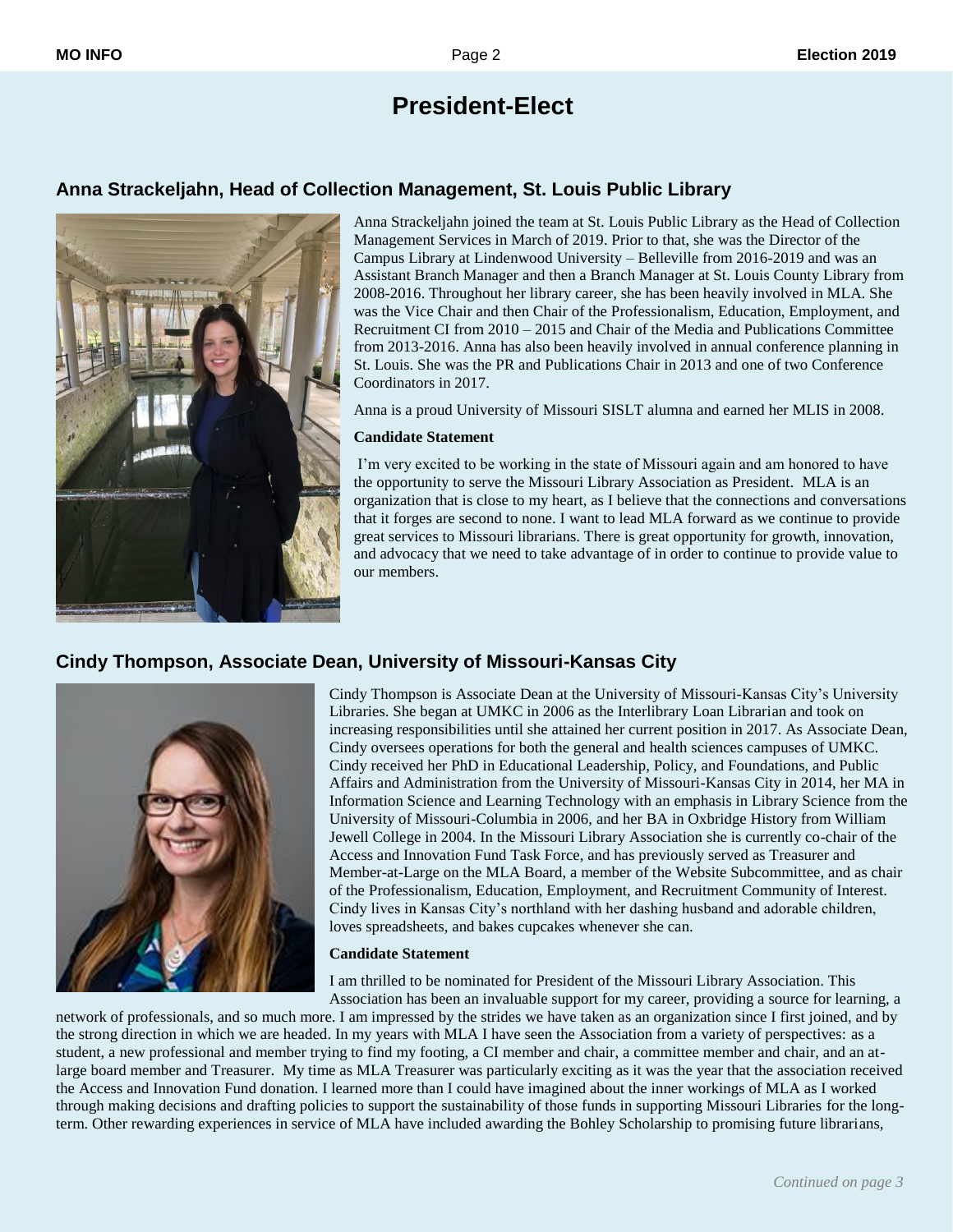#### *Continued from page 2*

planning and executing Trivia Night (and raising record funds!) to support that scholarship, and serving on the website subcommittee to help maintain our infrastructure. As President, I am confident that my leadership experience and my broad understanding of MLA will pair with my energy and enthusiasm to strongly support the rest of the Board in continuing our momentum. I am most looking forward to continuing our work toward implementing the strategic plan, guiding us through the initial years of the Access and Innovation Fund, and further expanding benefits to all members through continuing education and advocacy. Missouri is a great place to be a librarian, and the membership of MLA is a big part of why – together, we can keep growing.

# **Member-At-Large**

## **Otter Bowman, Library Outreach, Daniel Boone Regional Library**



Otter Bowman joined the support staff at the Daniel Boone Regional Library in 2004. She began as a shelver, working part-time as she single-parented her three children. She soon took on more responsibilities, working first as a weekend floater on the public service desks, and then as a member of the Reference Team. In 2010 Otter joined the Outreach department, providing services to bookmobile and homebound patrons. She is currently a driver and story teller for DBRL's Bookmobile, Jr. and Book Rover services to childcare centers, and compiles the monthly statistics for youth outreach. She also works as a Sunday Senior Associate, helping the Librarian-in-charge manage the Columbia Public Library location on one of the busiest days of the week.

Otter earned her BA from Hunter College CUNY in 1989, and she began her MLIS studies at the University of Missouri last year. She was the 2018 recipient of MLA's Ronald G. Bohley scholarship. She is a current member of both MLA and the American Library Association.

#### **Candidate Statement**

Being nominated to run for Member-At-Large is a great honor. I am excited for the opportunity to pay back some of the support that MLA has given me through the Bohley scholarship by serving in this way. As both a long-term public library employee and a current Library and Information Sciences student, I will bring a unique perspective to the Board. The number of paraprofessionals working in our field is significant. If elected I endeavor to represent fairly the MLA membership and ensure that all members have a voice. I would also like to study the possibility of lowering MLA's sliding scale fee payments for nonprofessional staff so that paying dues and enjoying MLA membership could be a more realistic option for a greater number of Missouri library workers.

# **Amy Held, Youth Services Librarian, Jefferson County Library – Arnold Branch**



Amy Held is the Youth Services Librarian at the Arnold Branch of the Jefferson County Library. She has worked for the Jefferson County Library starting as a Page in 1992. She advanced to Circulation Clerk, and Children's Library Associate, before taking the position as Children's Librarian upon receiving her MLIS from the University of Missouri in 1999.

Amy has been a member of MAYPL (Metropolitan Area Youth Public Librarians) since 1997 holding the offices of secretary and chair multiple times. She has been a member of MLA since 2010. She has served as the YSCI (Youth Services Community of Interest) Chair in the past. Amy also served on the Missouri Building Block Picture Committee for several years, including a term as Chair of the committee.

#### **Candidate Statement**

I am honored and excited to have been asked to run for a Member-at-Large position with MLA. I have been a member of MLA since 2010 and have found it to be a great source of resources and assistance to my job. I believe that I could be a valuable asset to MLA representing public libraries and youth librarianship in Missouri.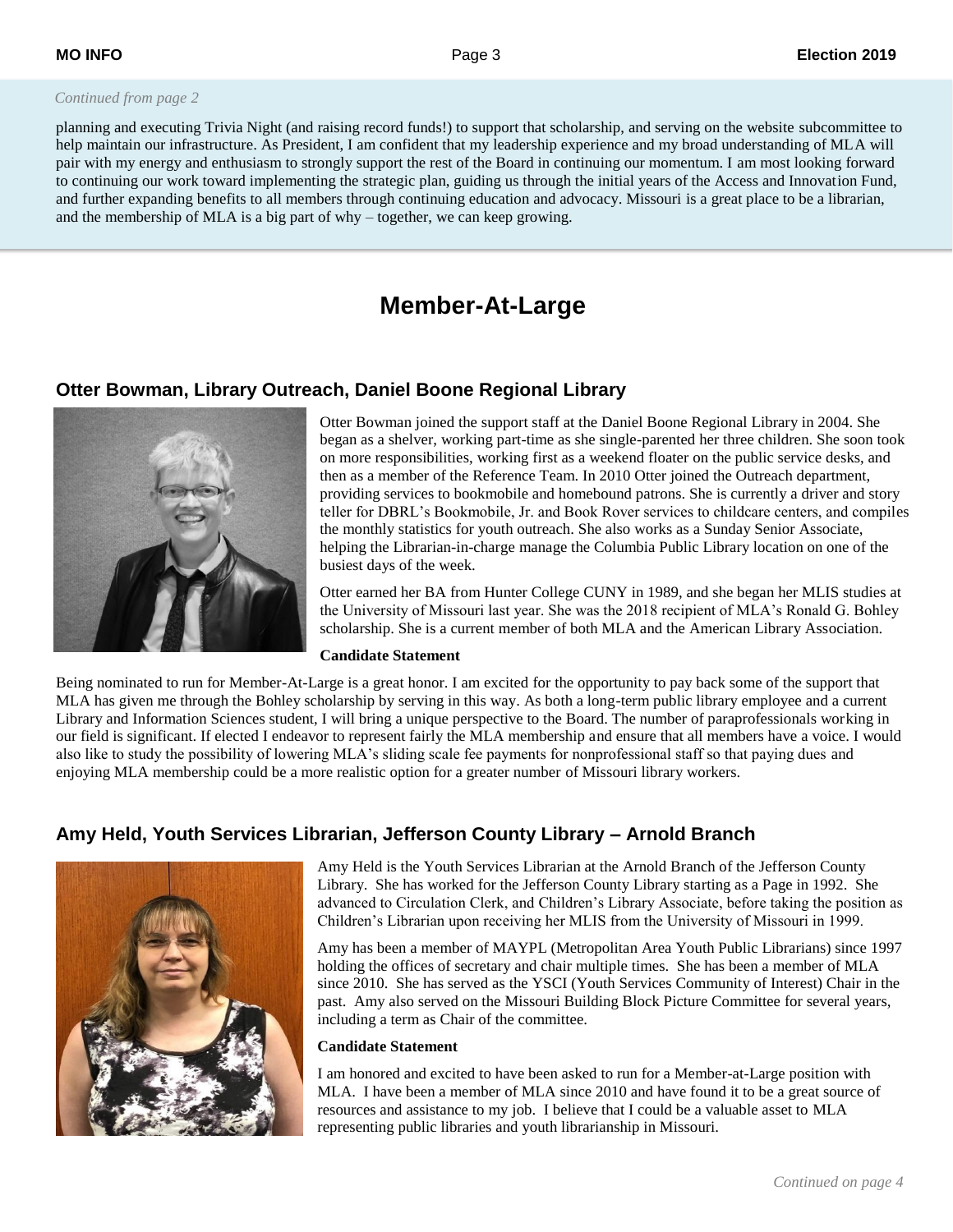# **Katie Hill, Director, Cape Girardeau Public Library**



Katie Hill is the Library Director at Cape Girardeau Public Library in Cape Girardeau, MO. She has served in this position for just over a year. Prior to taking over at CGPL she was the Director of Coffeyville Public Library (Coffeyville, KS) from 2013-2018 and the MLS Program Director at the School of Library and Information Management (SLIM) at Emporia State University (Emporia, KS) from 2009-2013. Katie is active in the Cape Girardeau community serving in many civic organizations and boards such as Rotary and Zonta. Katie is also very active in the library profession. During her time in Kansas she served on the planning committee for the 2015 joint conference between the Kansas Library Association and the Missouri Library Association, was elected to the KLA nominating committee in 2015 and 2017, and she served as Vice President of the executive board of the Southeast Kansas Regional Library System from 2015-2018. Since joining the Missouri library community she has been serving on the MLA Legislative committee and the executive board of MALA. Katie earned her MLS degree from Emporia State University in 2009 and is a 2018 graduate of the Mountain Plains Library Association's Leadership Institute.

#### **Candidate Statement**

It's hard to believe that I have been working in the library profession for ten years; six of those years as a public library director. I am honored to have a place in this profession. Libraries play a vital role in any community and I find myself awestruck to see and hear of

the impact that we librarians make every day in the lives of our patrons. Even with this great impact we can do more, serve more, and offer more. But we can't do more if we don't advocate for ourselves more. This is where the Missouri Library Association can help. My recent move to Missouri has allowed me to witness the importance of MLA and I am excited to become an active member of this organization to help Missouri librarians be better advocates for their libraries and their communities.

# **Shannon Midyett, Assistant Director, Poplar Bluff Municipal Library**



Shannon Midyett serves as the Assistant Director of the Poplar Bluff Municipal Library. She has been with PBMLD since starting as a Library Page Shelver in 1993. Shannon earned her BS in Organizational Management from William Woods University in 2008.

Shannon was active locally to help ensure the passage of legislation to establish sales tax for Missouri libraries and was instrumental in the passage of Proposition 1 that established a quarter-cent sales tax for Poplar Bluff Municipal Library, tripling its annual revenue.

Serving at PBMLD when it was the pilot library for the Missouri Evergreen project, she has been active in the ME community since its inception in 2011. Shannon currently serves as the Chair of the ME Circulation Committee and as an ex-officio member on the Missouri Evergreen board. She has been a member of the Missouri Library Association and American Library Association for more than 10 years.

#### **Candidate Statement**

I am honored to be considered as a Member-at-Large for the Missouri Library Association. I have seen firsthand time and time again the transforming power of libraries. I have served my community through our local library for over 25 years beginning in high school as a page and working my way up to Assistant Director, a position I have held successfully for the past six years. MLA has been vital to ensuring

libraries across Missouri can continue to make an impact on the lives of our patrons and the citizens of Missouri. If elected, I will be committed to upholding and continuing MLA's long-standing tradition of strengthening libraries, librarians, and providing life-changing service to our communities.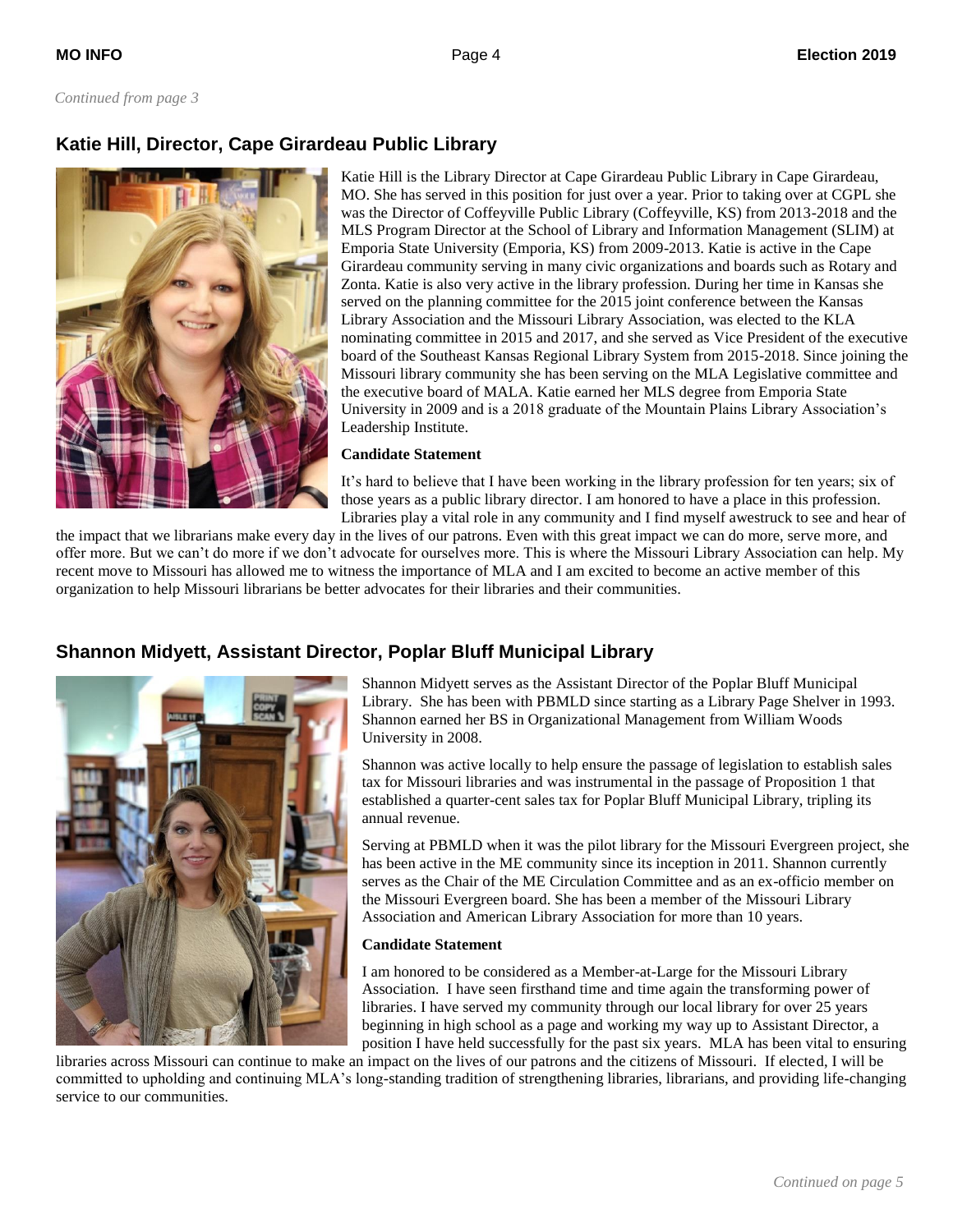#### *Continued from page 4*

# **Sandy Schiefer, Journalism Research and Digital Access Library, University of Missouri School of Journalism**



Sandy Schiefer is the Journalism Research and Digital Access librarian for the University of Missouri School of Journalism and head of the Columbia Missourian Newspaper Library. She is a member of MLA, ALA, ACRL, MACRL, and Politics, Policy and International Relations Section of ARCL (PPIRS). Building on her Bachelor's in Computer Science from Washington University in St. Louis, Sandy earned her Master's in Library and Information Science from the University of Missouri in 2008. She served as a University of Missouri's Government Documents librarian for eight years before progressing to the journalism position as in 2017. She is also liaison for the Departments of International Studies, Geography, Political Science, and the Truman School of Public Affairs. Sandy currently serves on the ALA Membership Meetings Committee and the Membership Committee in ACRL PPIRS. She is also the Chapter Councilor for the Missouri Chapter of ACRL and attends both ALA Annual and Midwinter Conferences.

An MLA member since 2006, Sandy was actively involved in the MLA

Government Documents Community of Interest and is currently a member of the Awards and the Bylaws and Handbook Committees. She has also presented at several MLA conferences, most recently at the 2018 conference delivering "Evaluating News and Information." For the same year she was also Co-Chair for the Pre-conferences.

#### **Candidate Statement**

I am honored to be nominated for the position of Member-At-Large for the Missouri Library Association. MLA is a wonderful resource and opportunity for our members to get involved in a professional organization and to sharpen their skills in providing assistance and information access to our patrons. And because many libraries across Missouri, whether public, private or academic, are striving to provide those same benefits but are not aware of the resources that MLA membership offers, I will make it one of my core tasks to reach out to non-MLA members so that they can join our energetic and motivated team. Additionally, I am looking forward to encouraging and mentoring our members to serve on committees, strive for leadership roles and participate in annual conferences. I am eager to begin this mission of service to MLA and to librarians throughout the state.